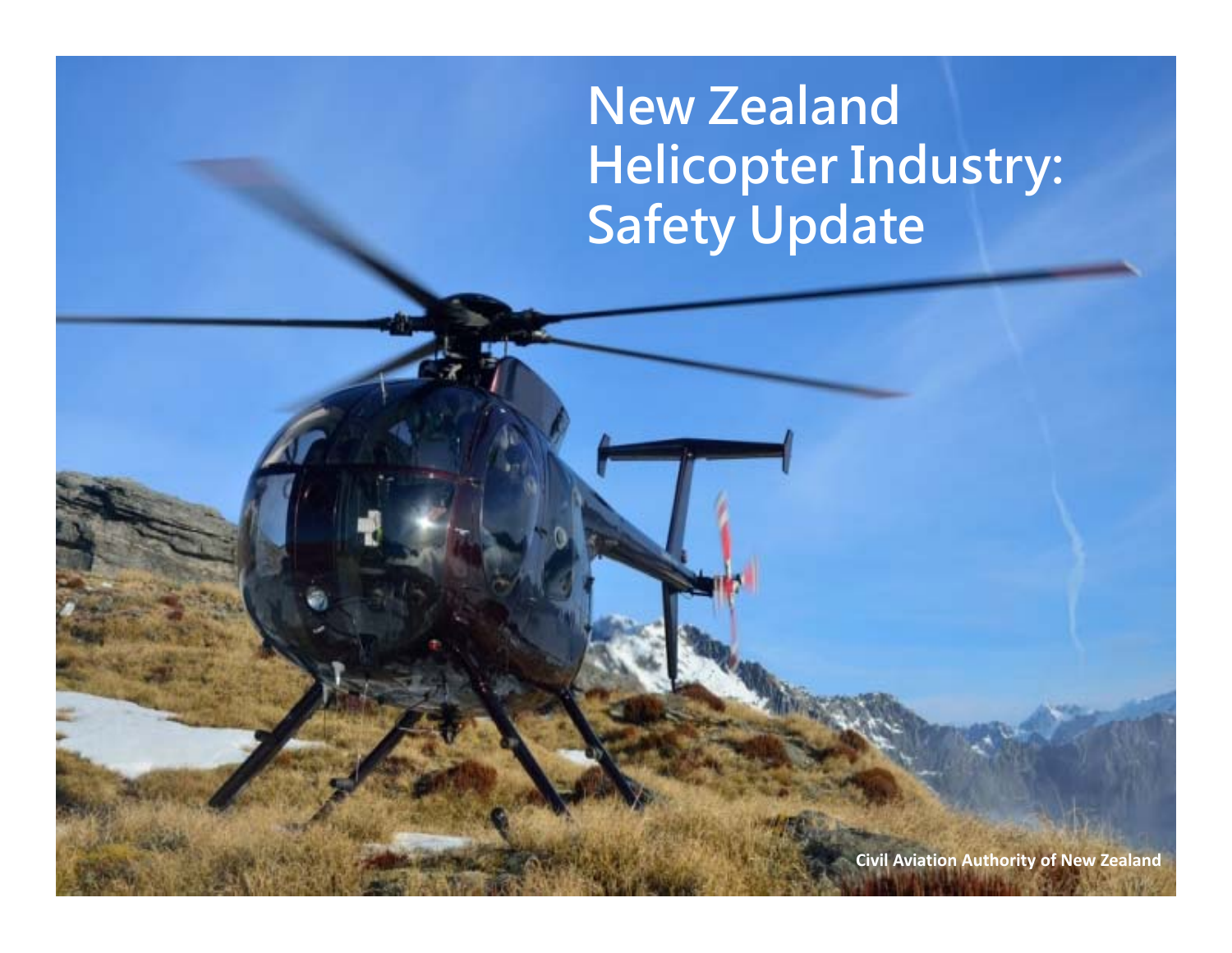# The NZ Helicopter Industry: <sup>a</sup> system

- 137 commercial operators
- 512 helicopters owned
- 47% own two or fewer machines
- 124 currently active ATPL holders
- 1237 currently active CPL holders

**Operator Sizes by Helicopters Owned**



**Machines Owned**

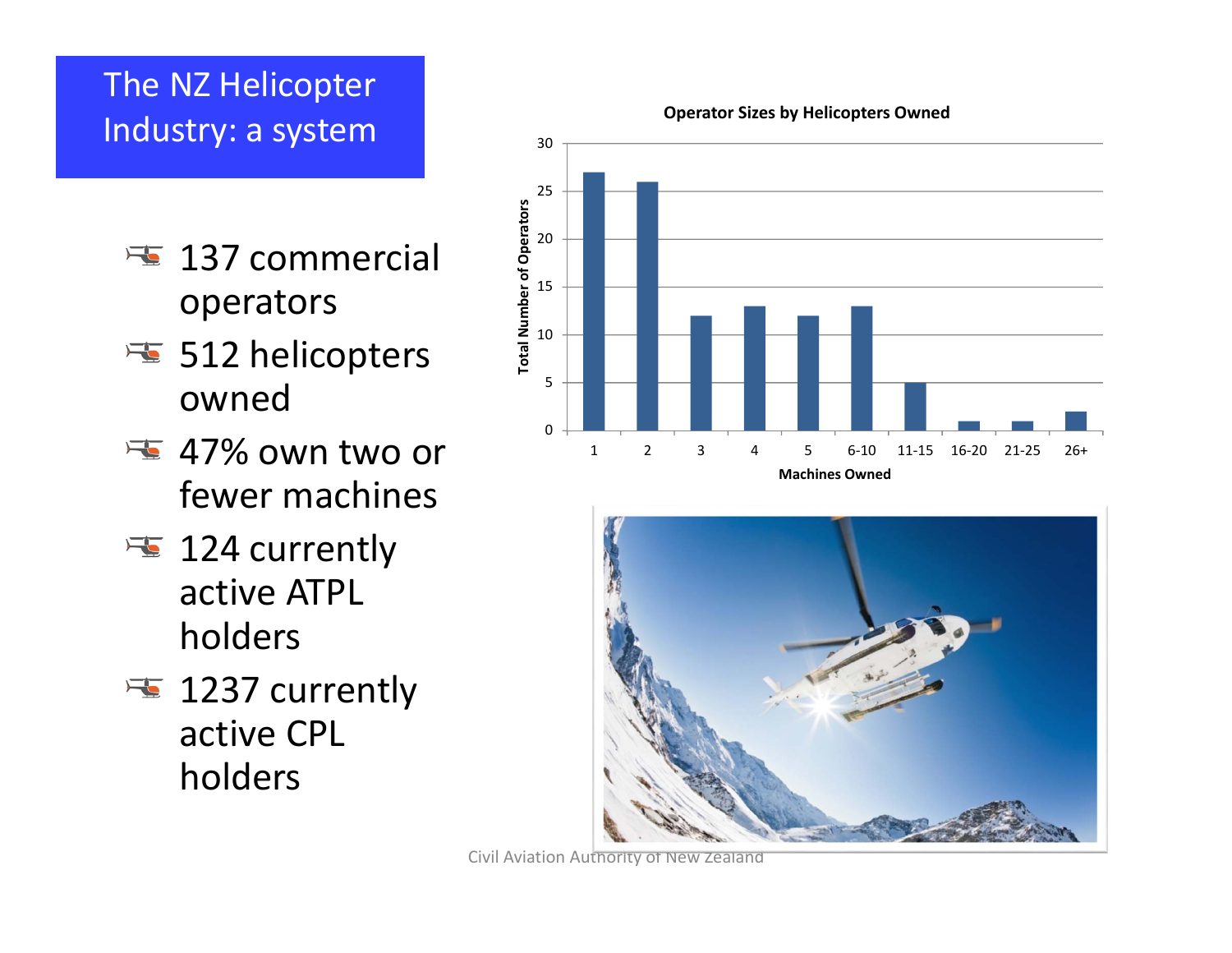

**Main Models on the Register by Year**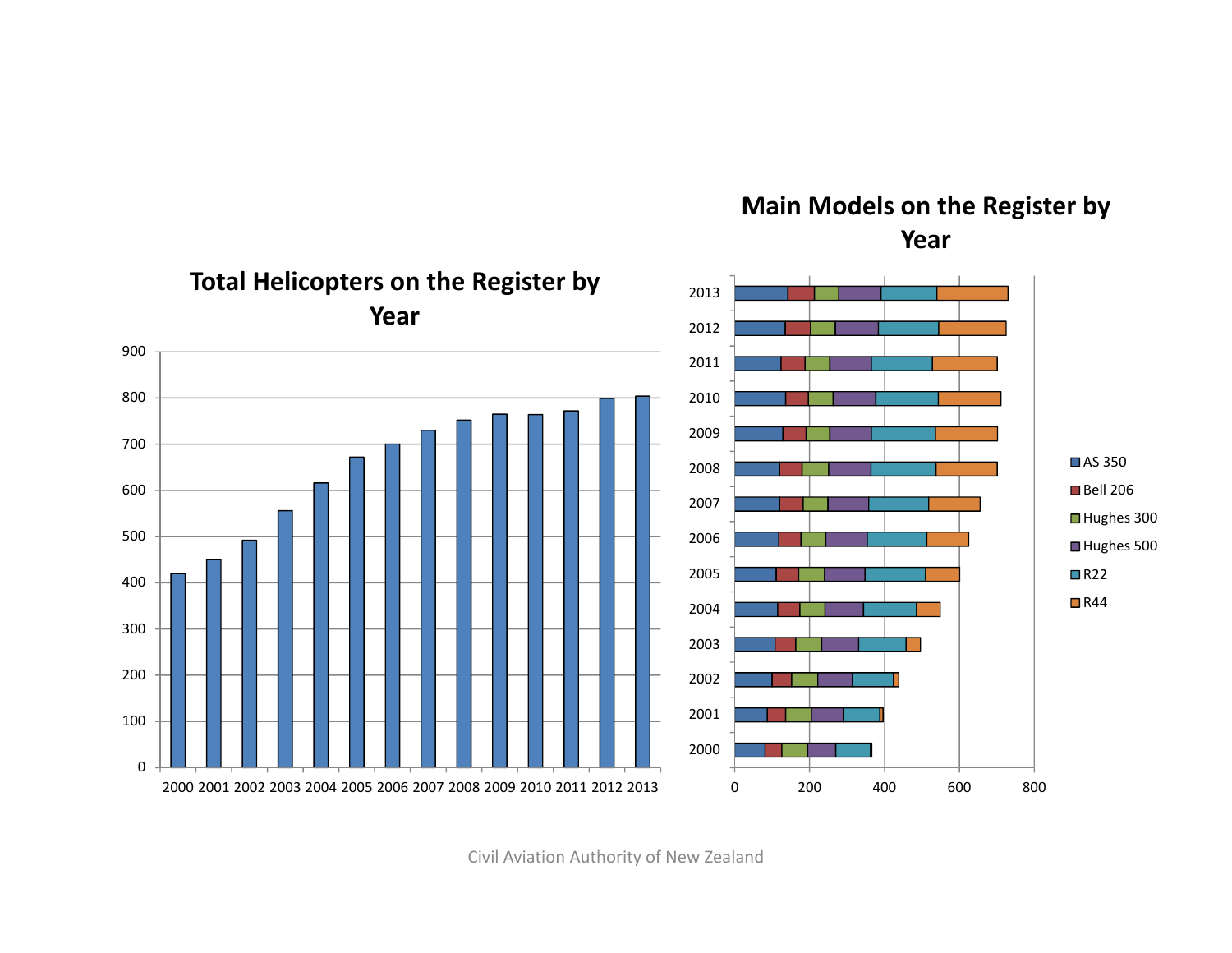

Civil Aviation Authority of New Zealand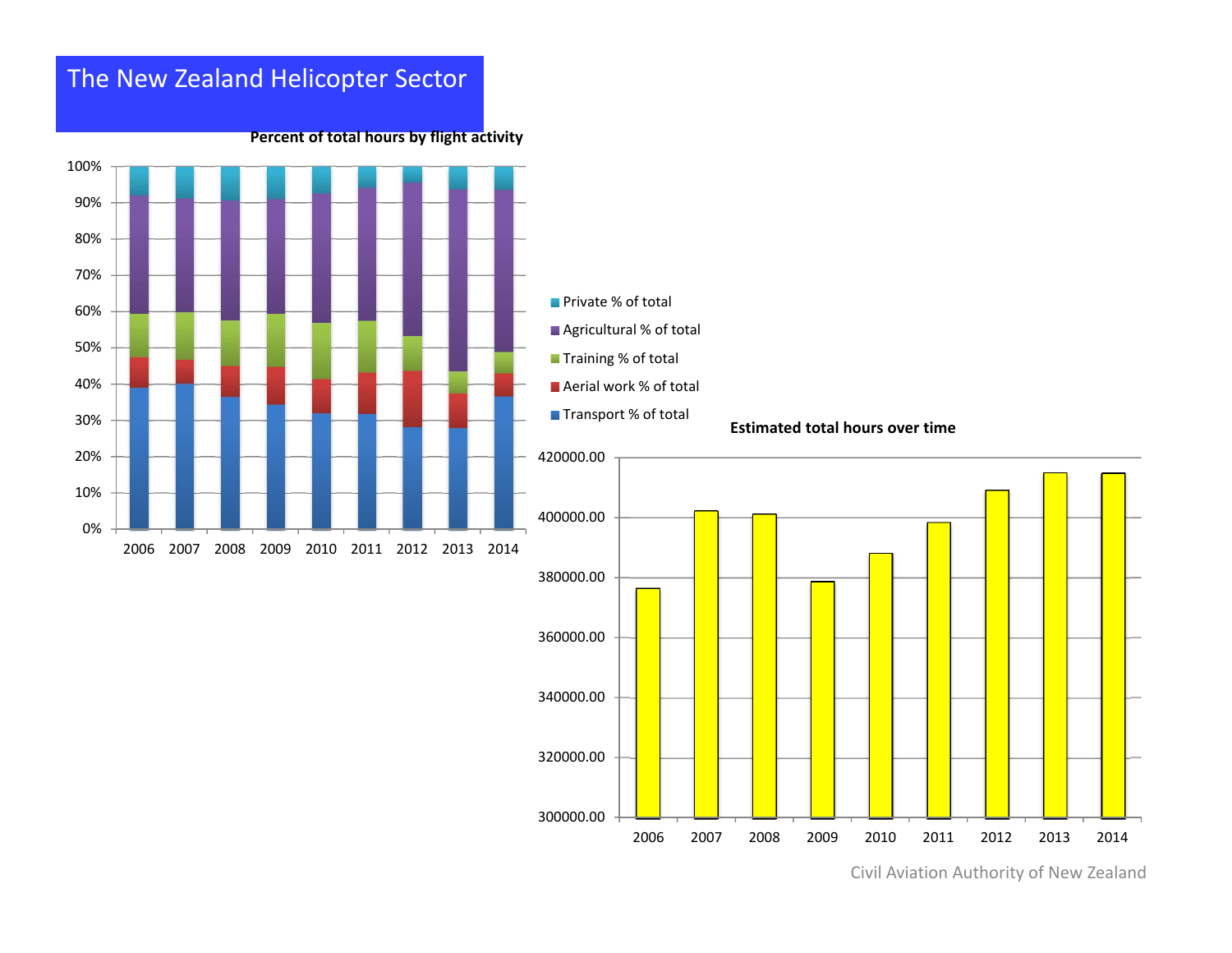

### **Accidents/100,000 hours for all NZ helicopters**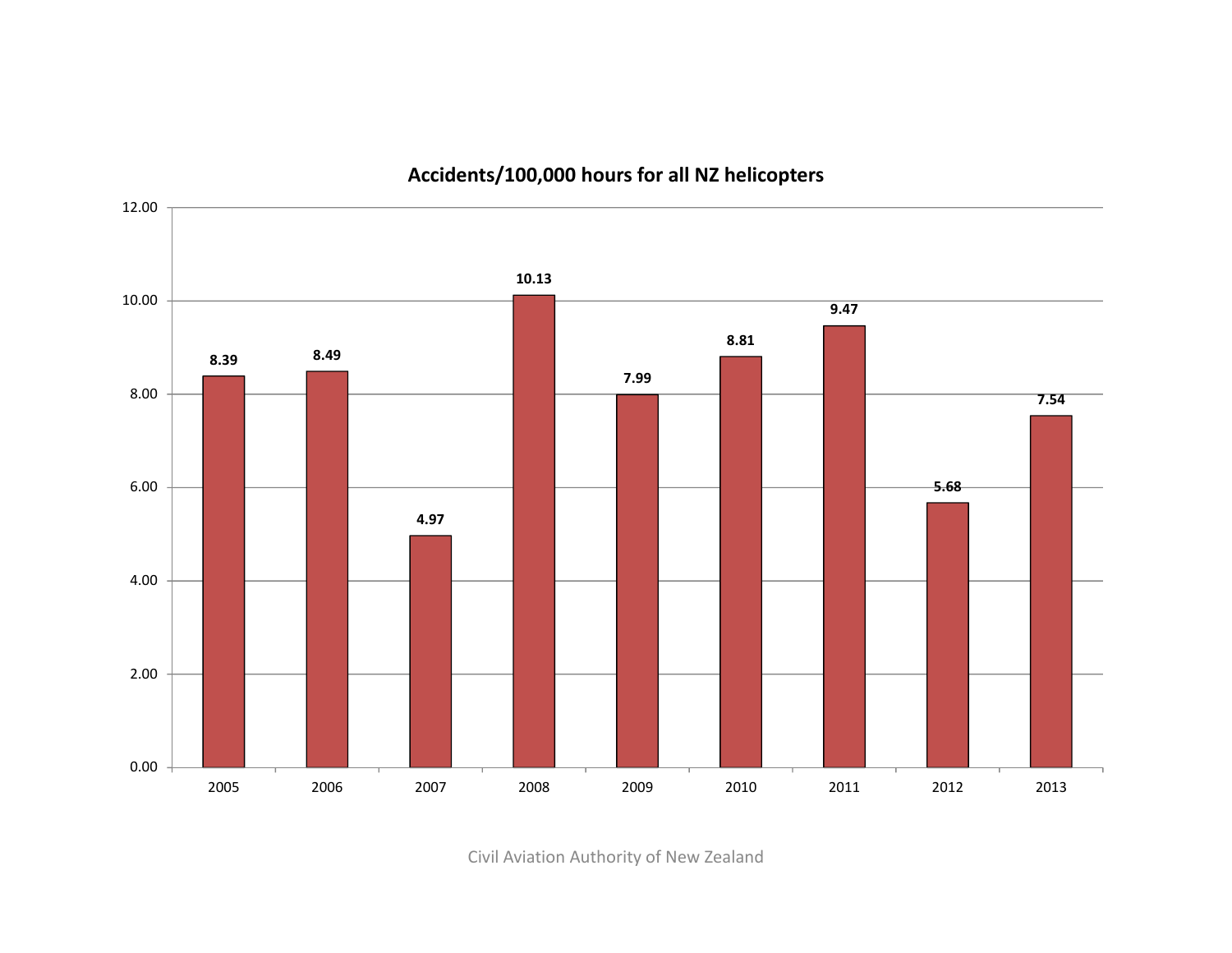

### **% Share of Accidents per Year by Operation Type**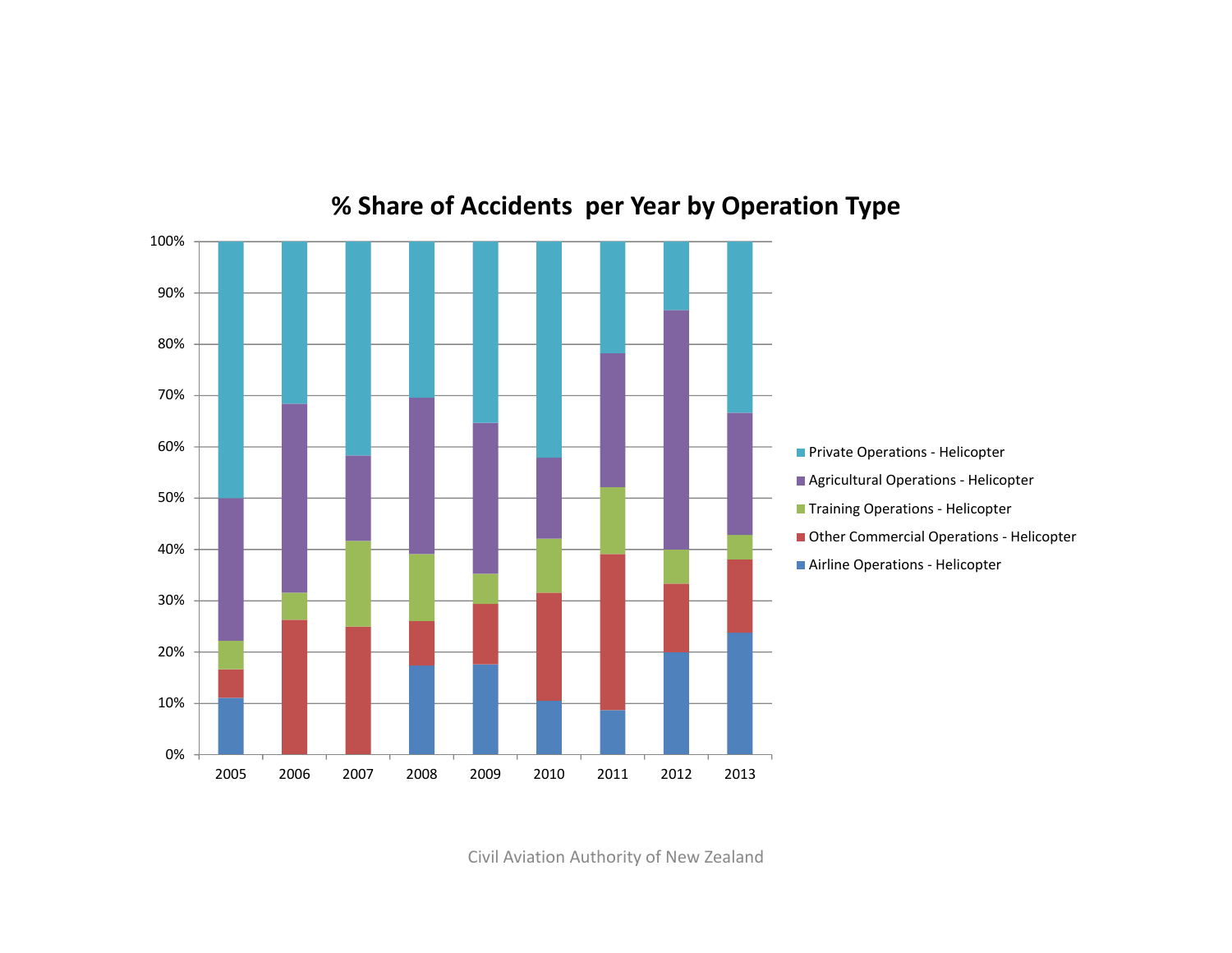## **The long view: the trend over time:**



#### **Total annual helicopter accidents**

While we *have* improved over time..



Since 2000 we have hit <sup>a</sup> plateau.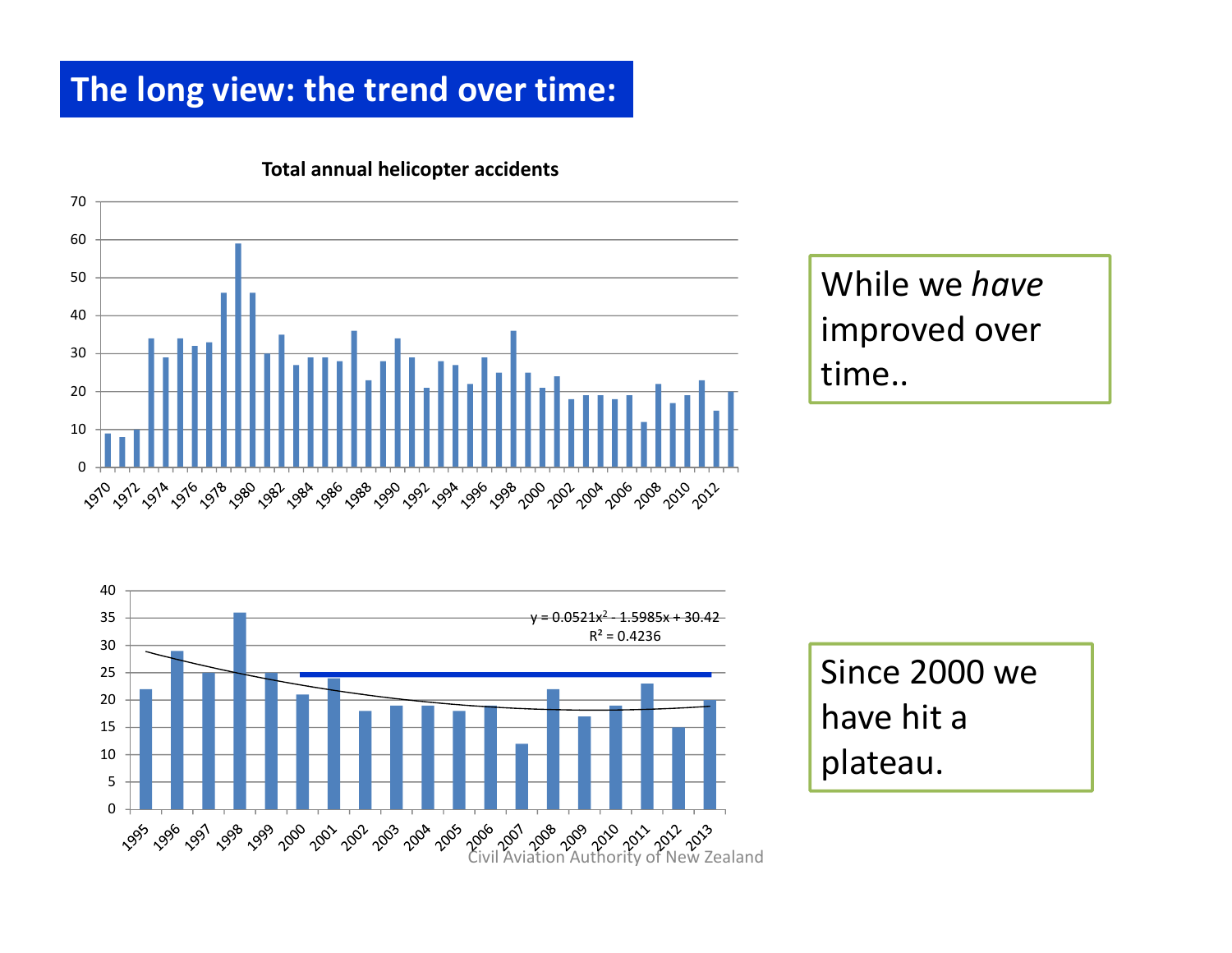# **Improving the NZ helicopter system: principles**

*"We need <sup>a</sup> mechanism by which the system regenerates itself continuously by using, rather than suffering from, random events, unpredictable shocks, stressors and volatility."*





*"A system that overcompensates is necessarily in overshooting mode, building extra capacity and strength in anticipation of <sup>a</sup> worse outcome and in response to information about the possibility of <sup>a</sup> hazard."*

Quotes from N. N. Taleb – *'Antifragile'*, 2012. Penguin Books. P. 8 and P. 45.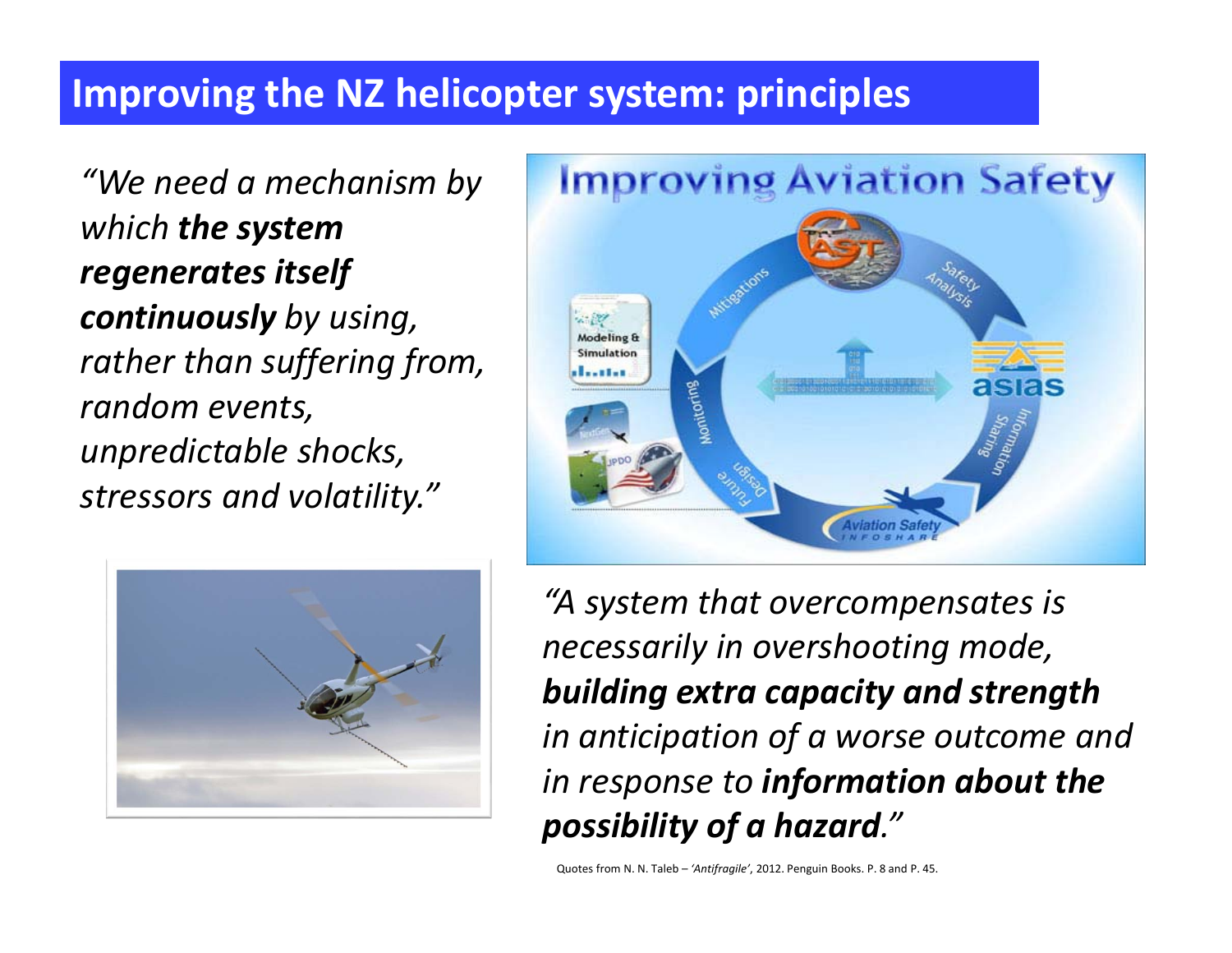# **Information and analysis to improve operations: the challenge we are facing**

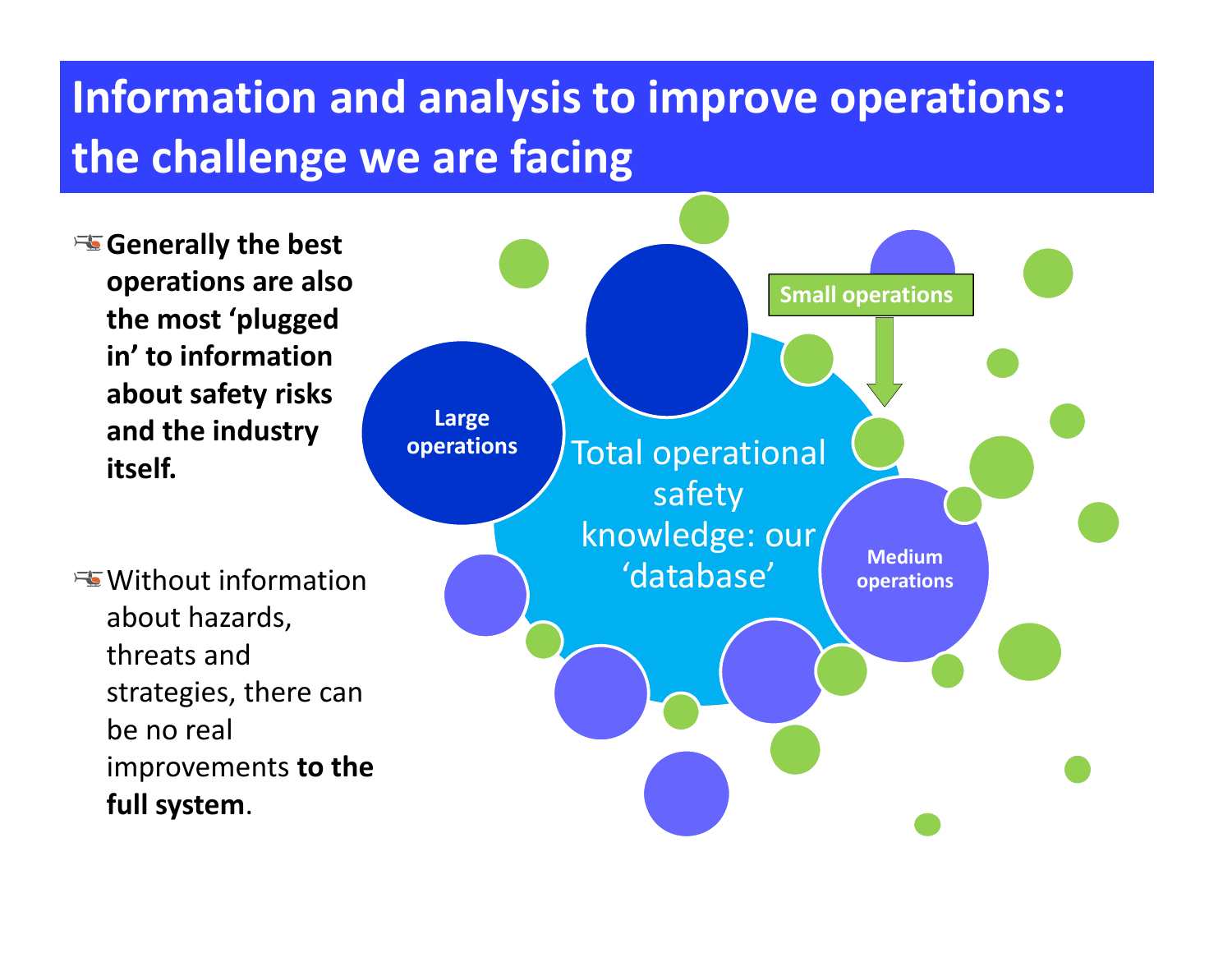# **We need to distribute the information we have throughout the whole system – we need to draw in all operators.**

- This proposal is that the NZHAcollaborates withCAA information unit to develop <sup>a</sup> regular series of occurrence andsafety updates ('Bulletins') that we distribute.
- The goal is to develop greater sense of 'one industry' and to share informationand strategies to **reduce the accident rate.**

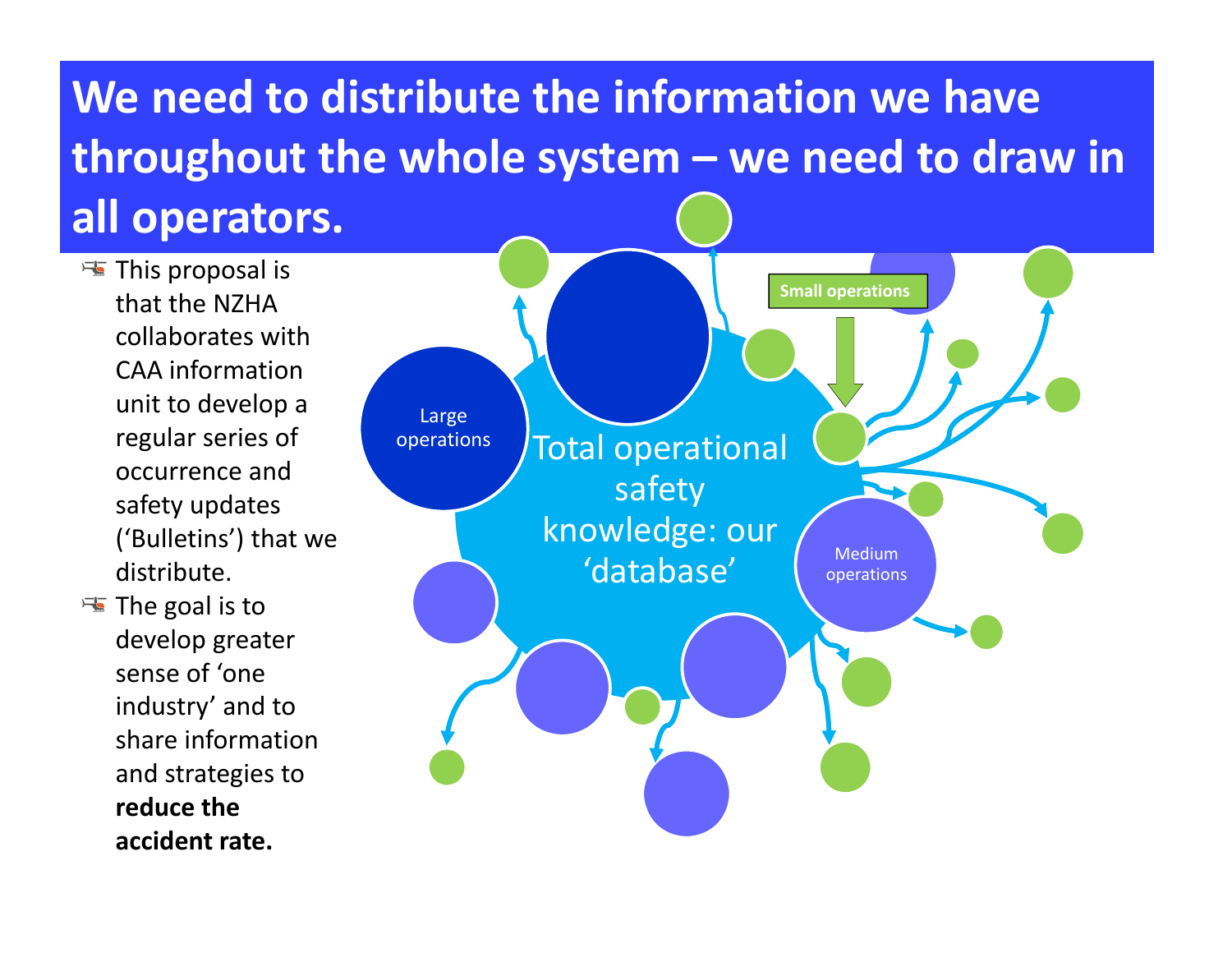# **Inventory: the information our analysis yielded**

**A lot: with 1154 total accidents, we have had** *every type of accident that we can have***. Below are the top ten primary causes of all accidents since 2000:**

**Mechanical Unrealistic expectation of power available MishandledCFITWire Strike Runaway helicopter Operating in inappropriate conditions Loss of control Inadequate training of ground crew Overloaded for conditions**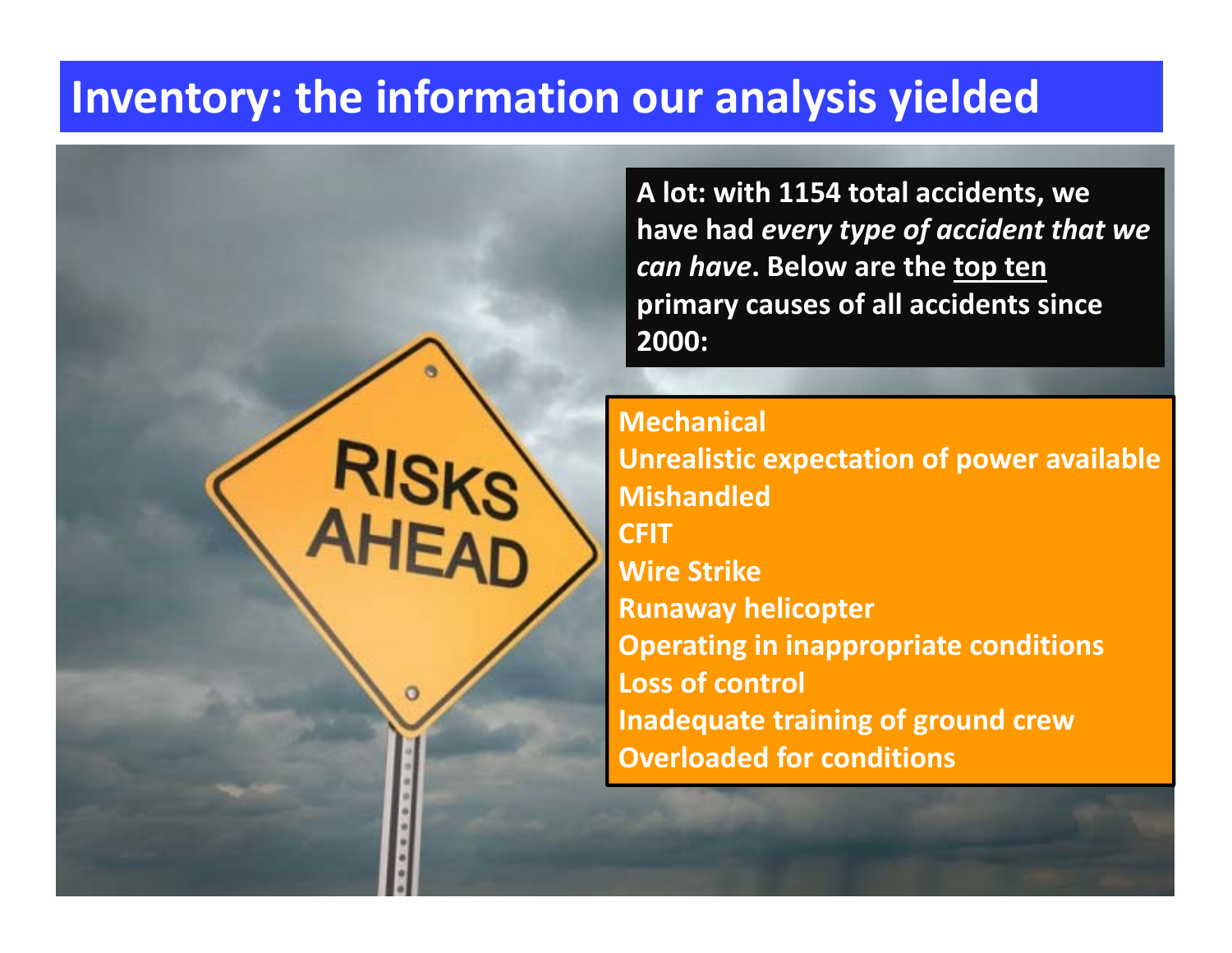

|                                                                                             | For Occurrence Notification please constitute the conficiable white creat on this born.<br>Then post or fox to GM as soon as passible. If fosing this form send to n44 4 140 9449<br>To report on occident or section position phane: 0504 ACCOONT (0504 222 413). Manitored 24 hours e day, assess dops a week.<br>To report atter refirs or results sensore phone ES36 45XFCTY (2536 472 338) Available after traces (rests mult after hours).<br>Remember - year can also get this Sam Fran the CAA Website and email to CADIS@coc.part.nz |                                                                                                                                                      | <b>KECK ALDWARTS</b><br>OF NEW ZEALAND<br>In these Revenuese Menamerica A.                                                                 |
|---------------------------------------------------------------------------------------------|-----------------------------------------------------------------------------------------------------------------------------------------------------------------------------------------------------------------------------------------------------------------------------------------------------------------------------------------------------------------------------------------------------------------------------------------------------------------------------------------------------------------------------------------------|------------------------------------------------------------------------------------------------------------------------------------------------------|--------------------------------------------------------------------------------------------------------------------------------------------|
| Date of accurrence                                                                          | Time                                                                                                                                                                                                                                                                                                                                                                                                                                                                                                                                          | NZST NZDT UTC Lenter                                                                                                                                 |                                                                                                                                            |
| Aircraft manufacturer and model                                                             |                                                                                                                                                                                                                                                                                                                                                                                                                                                                                                                                               |                                                                                                                                                      | Aircraft registration Z.K-                                                                                                                 |
| Operator                                                                                    |                                                                                                                                                                                                                                                                                                                                                                                                                                                                                                                                               |                                                                                                                                                      | Class ID                                                                                                                                   |
| POB                                                                                         | Number of injuries - Ford                                                                                                                                                                                                                                                                                                                                                                                                                                                                                                                     | Serious<br>Crew<br>Crew<br>Pos.                                                                                                                      | Miner<br>$P_{\text{SM}}$<br>Crew<br>$P_{\text{RF}}$                                                                                        |
| <b>Operational Details</b><br><b>Rete No. Call sign</b>                                     | Albitrade                                                                                                                                                                                                                                                                                                                                                                                                                                                                                                                                     | $\neg$ AGL<br>M <sub>6</sub>                                                                                                                         | $-m$<br>Runway used                                                                                                                        |
| Departure paint                                                                             | Destination point                                                                                                                                                                                                                                                                                                                                                                                                                                                                                                                             |                                                                                                                                                      | Nearest reporting point (NRP)                                                                                                              |
| Distance and bearing from NRP                                                               | NH                                                                                                                                                                                                                                                                                                                                                                                                                                                                                                                                            | $\Box$ VFR                                                                                                                                           | $\Box$ <sub>FR</sub><br>C VMC<br>$\square$ MC                                                                                              |
| Scheduled COR non-scheduled                                                                 |                                                                                                                                                                                                                                                                                                                                                                                                                                                                                                                                               | Danastic CR International                                                                                                                            | $TOM \square$                                                                                                                              |
| <b>Saltidae</b>                                                                             | Journeyer A to A<br>produced<br>wining dall<br>prima where<br>wher issuehit                                                                                                                                                                                                                                                                                                                                                                                                                                                                   | Paramager A to 1<br>I what said work<br>Treng rds<br><b>I</b> persphasing                                                                            | <b>Contractor</b><br><b>Instrume executive</b><br>test or lenylysalineing<br>andules of C'                                                 |
| <b>Highs phase</b>                                                                          | Tombad.<br>$-$<br>$\Box$ ormat<br>3 degree                                                                                                                                                                                                                                                                                                                                                                                                                                                                                                    | <b>Call motive</b><br>$\Box$ horse<br><b>Introduction</b><br>I spenagh                                                                               | $\Box$ when $\Box$<br>$\Box$ enter<br>$\Box$ halos<br><b>Theatre</b>                                                                       |
| <b>Next on Right</b><br>If another is a<br>syndhuse forme<br>telade is described<br>-Safety | $\mathbb{R}$<br>hão a protone<br><b>Devantage</b> served<br>$\Box$ seniori<br><b>Denisting set</b>                                                                                                                                                                                                                                                                                                                                                                                                                                            | <b>Bullet definent/increased and</b><br>anargencylpraceutismary daugent<br>sleeving someon<br>registed shockway<br>survey's kning<br>wher (specific) | <b>Textal Invest</b><br>mergencybrocationsy Boding<br><b>I</b> diversion<br>sipilization of own diperformance<br><b>Stringford Service</b> |
|                                                                                             | $\operatorname{information}$<br>submitted to                                                                                                                                                                                                                                                                                                                                                                                                                                                                                                  | Licence number<br>Flight hours on trop                                                                                                               | Total fight hours                                                                                                                          |
|                                                                                             | OCA (Campetency Assessment)                                                                                                                                                                                                                                                                                                                                                                                                                                                                                                                   | by a name                                                                                                                                            |                                                                                                                                            |

**Operational safety knowledge: our database**

> **Informationis** *completely de‐identified*

CFIT and object collision in transport operation

This bulletin is the product of a collaborative effort between the NZHA and CAA to establish and analyse an extensive dataset of all New Zealand helicopter accidents between 2000 and 2012. Its purpose is to distribute the results so that we may all learn as much been fatal<sup>8</sup>. Their analysis of CFIT accidents yielded these

as possible from the accidents of the past, and adapt our operations and procedures accordingly.

CFIT is defined by the FAA as 'when an airworthy aircraft is flown, under the control of a qualified pilot, into terrain (or water or obstacles) with inadequate awareness on the part of the pilot of the impending collision". Within this definition "terrain' is extended beyond fand surface' to include water and objects (wires, trees, fences, etc). The reason for this is that the factors underlying terrain collisions are generally the same as those underlying a/collisions; we will get a better understanding of the causes of the issue by looking at a wider pool of accidents ational research and fi

In their 2003 Advisory Circular on CFIT accidents in General Aviation the FAA stated that 17% of all GA accidents were CFIT, and that half of these occurred in IMC. In a 2006 study the ATSB found that 60% of Australia's CFIT accidents were fatal<sup>2</sup>. The IHST has

identified that while CEIT accidents are the 13ª most common accident type for helicopters, these accidents have a high fatalty rate: Like the ATSB report, the IHST has stated that 601% of helicopter CFIT accidents have

common causal factors:

. Disregarding cues that should have led to termination of flight or manoeuvre

· Insciequate consideration of weather during flight planning

Unsafe fight profile - Atitude Helicopter CFIT accidents in N2

#### There have been a total of 48 helicopter accidents involving CFIT or object collision between 2000 and 2012 with 16 fatalities and 5 serious injuries



**Concise reports ('bulletins') distributed to all operators**

**Causes assigned by NZHA committee; resiliencetechniques and strategies proposed.**